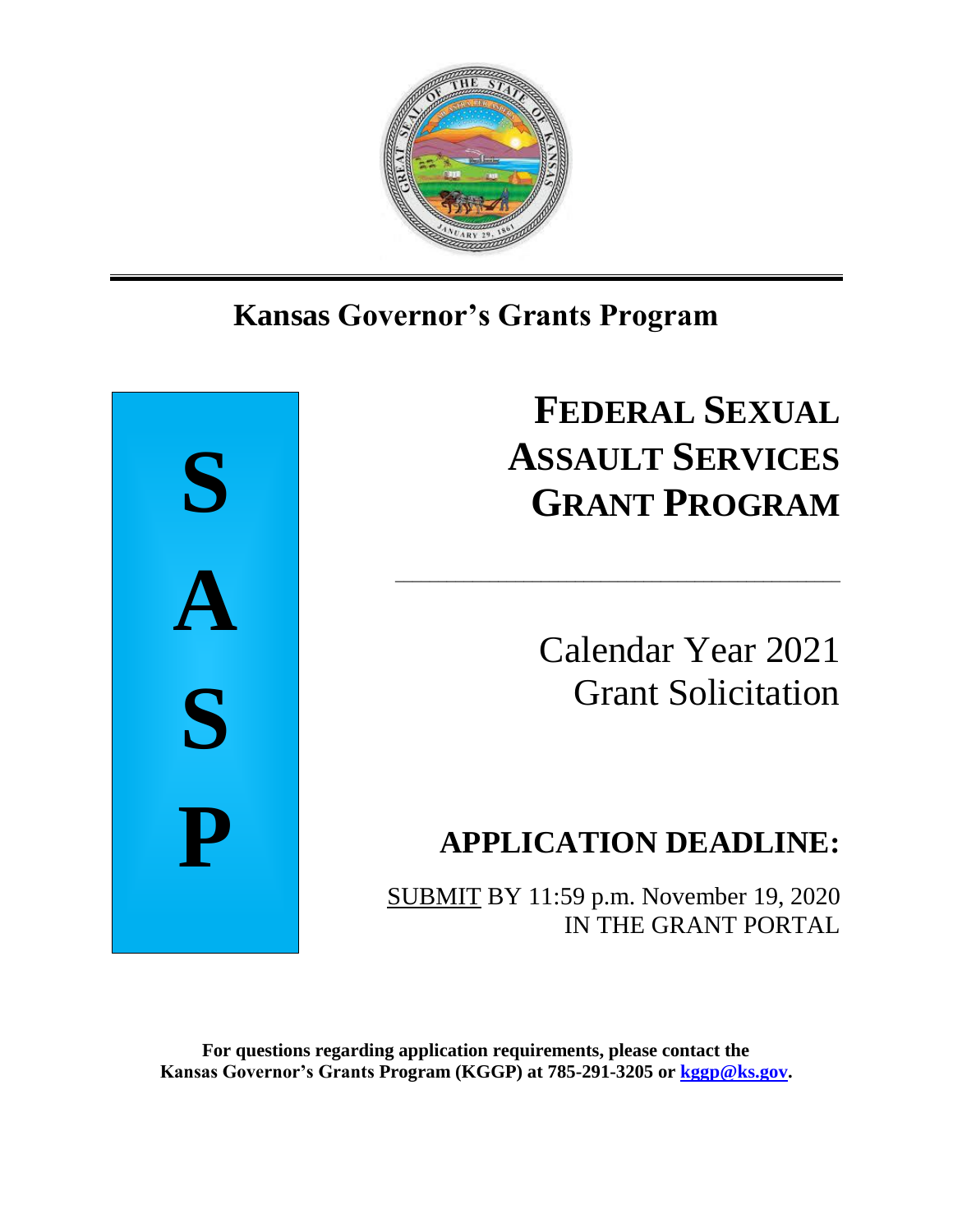## **Federal Sexual Assault Services Grant Program Guidelines**

## **Overview**

The following information provides guidelines for the Federal Sexual Assault Services Grant Program (SASP). The SASP is authorized by 34 U.S.C. §12511 and was created by the Federal Violence Against Women and Department of Justice Reauthorization Act of 2005, as amended by the technical amendments to that act. The purpose of SASP is to provide intervention, advocacy, accompaniment (e.g., accompanying victims to court, medical facilities, police departments), support services, and related assistance to adult, youth, and child victims of sexual assault; family and household members of sexual assault victims; and those collaterally affected by the sexual assault victimization.

This grant program recognizes the need to place increased focus on sexual assault, rape, sex trafficking, and other severe forms of trafficking in persons who have also experienced sexual assault in order to address the lack of available direct intervention and related assistance services and the unique aspects of sexual assault trauma. Women and men of all ages, as well as children, can be victims of sexual assault. The perpetrator can be a relative, acquaintance (e.g., boyfriend/girlfriend, friend, coworker, neighbor), or stranger.

To heal from the trauma, survivors often need support from family and friends, as well as critical direct intervention and related assistance provided by victim-centered social service organizations such as rape crisis centers, through 24-hour sexual assault hotlines, crisis intervention, and medical and criminal justice accompaniment. The SASP supports these services by assisting with the establishment, maintenance, and expansion of rape/sexual assault crisis centers and other nongovernmental or tribal programs dedicated to assisting those affected by sexual assault.

## **New Policy Requirement**

If funded, organizations will be required to implement a policy regarding response to workplacerelated incidents of sexual misconduct, domestic violence, and dating violence involving an employee, volunteer, consultant, or contractor. Organizations will be required to provide a copy of the policy to the Kansas Governor's Grants Program (KGGP) staff.

## **Funding Availability and Project Period**

The amount of funds available for grant awards is approximately **\$393,000**. Grant projects funded under SASP shall be for a period of 12 months from January 1, 2021, to December 31, 2021. Any funds not expended by December 31, 2021, must be returned to the KGGP.

## **Grant Application Deadline**

Grant applications must be submitted via the Grant Portal **by 11:59 p.m. November 19, 2020.**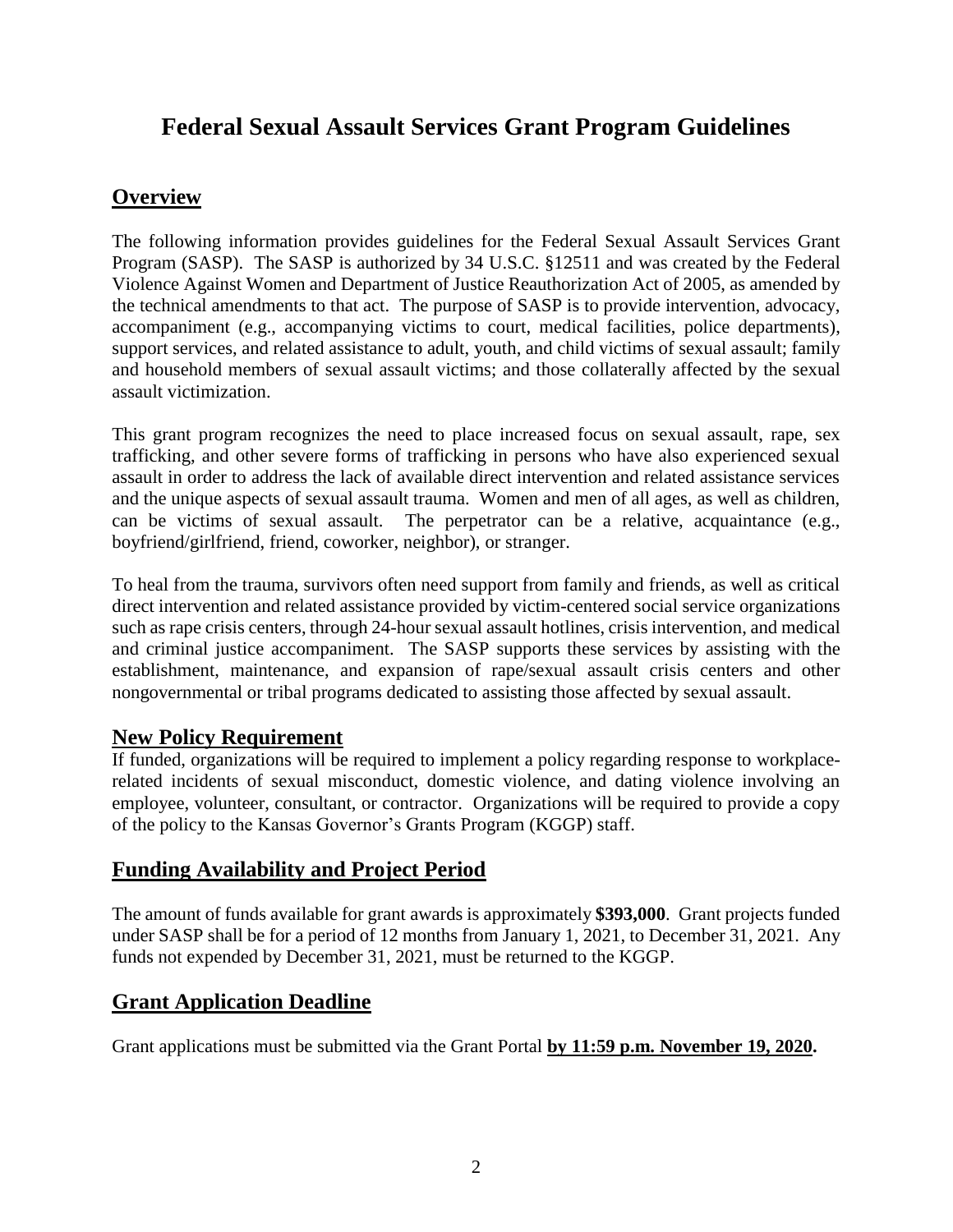## **Use of Grant Funds**

Available grant funds may be awarded to rape crisis centers and other nonprofit, nongovernmental organizations or tribal programs for programs and activities that provide rape and sexual assault services for the defined grant project purposes to victims without regard to the age of the individual. Organizations must serve all sexual assault victims seeking services regardless of age. Organizations may provide sex-segregated or sex-specific programming if doing so is necessary to the essential operations of the program, as long as the organization provides comparable services to those who cannot be provided with the sex-segregated or sex-specific programming.

All applicants must be accredited or be in the process of accreditation by the Kansas Coalition Against Sexual and Domestic Violence (KCSDV). As a result, providers such as child advocacy centers whose mission is to serve children, are presumed ineligible for SASP funds unless documentation can be provided to demonstrate that the organization serves all ages and is accredited by KCSDV. Nonprofit organizations must be registered with the Kansas Secretary of State and have proof of exempt status as determined by the Internal Revenue Service.

Grant funds will be awarded to provide direct intervention and related assistance that may include:

- 24-hour crisis intervention services and referrals;
- Accompaniment and advocacy through medical, criminal justice, and social support systems, including medical facilities, law enforcement, and court proceedings;
- Crisis intervention, short-term individual and group support services, and comprehensive service coordination and supervision to assist sexual assault victims and family or household members;
- Information and referral to assist sexual assault victims and family or household members;
- Community-based, culturally specific services and support mechanisms, including outreach activities for underserved communities; and
- Development and distribution of materials regarding issues related to the services described above.

Priority will be given to applicants that are rape/sexual assault crisis centers providing direct intervention and related assistance to victims/survivors; to dual programs that provide sexual assault and domestic violence services to enhance the provision of direct intervention and related assistance services tailored for victims of sexual assault; and for projects that increase support for underserved populations. Applicants are strongly encouraged to review the [Kansas STOP](https://www.grants.ks.gov/docs/default-source/Grant-Reports/final-ffy-2017-2020-stop-vawa-implementation-plan.pdf?sfvrsn=ab9a551a_2)  [Violence Against Women Implementation Plan](https://www.grants.ks.gov/docs/default-source/Grant-Reports/final-ffy-2017-2020-stop-vawa-implementation-plan.pdf?sfvrsn=ab9a551a_2) and consider how the proposed SASP project fits into the described Kansas priorities, approaches, and goals of the State Strategy.

Applicants are encouraged to allocate grant funds to support activities that help to ensure individuals with disabilities and persons with limited English proficiency or are Deaf or hard of hearing have meaningful and full access to programs and services. Applicants proposing to use grant funds to create materials must ensure they are accessible to persons with disabilities.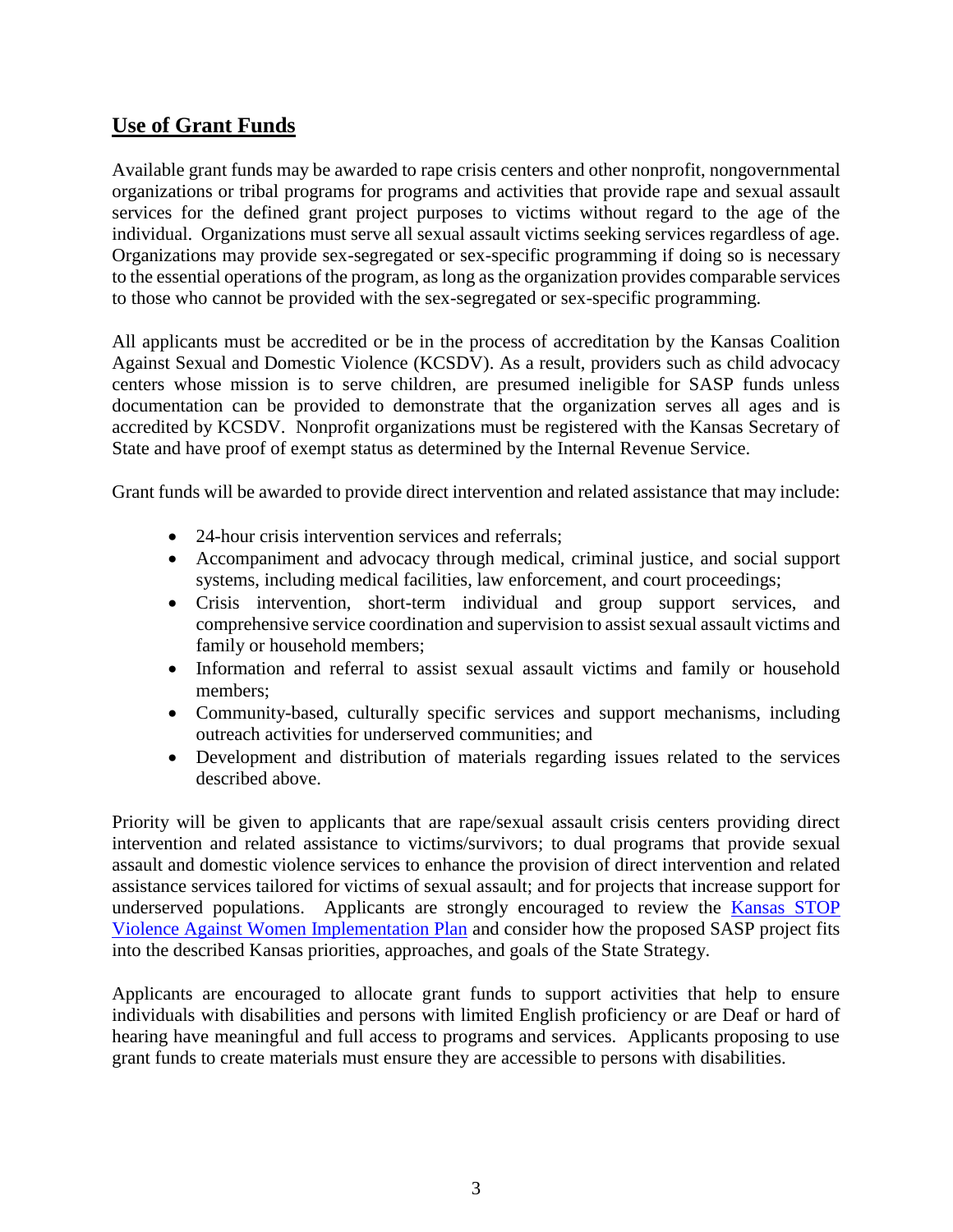## **Limitations on the Use of Grant Funds**

SASP grant funds cannot be used for the following:

- Sexual assault forensic examiner (SANE) projects or programs;
- Sexual assault response team (SART) projects or coordination;
- Providing domestic violence services unrelated to sexual violence;
- Criminal justice-related projects or activities, including law enforcement, prosecution, courts, or forensic interviews;
- Prevention efforts and public education;
- Education programs in schools;
- Training of allied professionals and/or communities;
- Lobbying;
- Fundraising (including grant writing);
- Research projects;
- Applying for, auditing, or administering this grant; grant writing; board development; or for any training directed at any of these subject areas;
- Magazine subscriptions, printing or disseminating agency newsletters, or membership dues or fees;
- Construction; land and/or property acquisitions; modifications to buildings, including minor renovations (such as painting or carpeting); or vehicle purchases. (This includes mortgage payments); or
- Providing direct payment to any victim or dependent of a victim of domestic violence, dating violence, sexual assault, or stalking. The use of gift cards for victims or their dependents is not an allowable expenditure.

#### **Food and Beverages**

Purchasing food and/or beverages for any meeting, conference, training, or other event is not allowed. No food and/or beverages can be purchased with other funds that would constitute program income for a federal grant award. This restriction does not impact direct payment of per diem amounts to staff in a travel status under the applicant's travel policy.

#### **Travel-Related Expenses**

Grant project funds shall not be used to reimburse travel-related mileage and meal expenses in excess of the applicant's approved policy rate or the current federal per diem rates, whichever is lower. If the applicant chooses to reimburse at a rate in excess of the current federal rate, per its agency policy, grant funds administered by the KGGP cannot be used to make up the difference.

#### **Equipment**

Grant project funds are not allowed to purchase equipment and hardware unless necessary and essential to the grant project's success. For purposes of this application and grant program, equipment is defined as assets with a useful life of one year or more and a cost of **\$5,000** or more.

#### **Fringe Benefits**

Grant project funds used for fringe benefit costs shall not be charged to the project at an amount exceeding the proportion of personnel costs supported by SASP funds.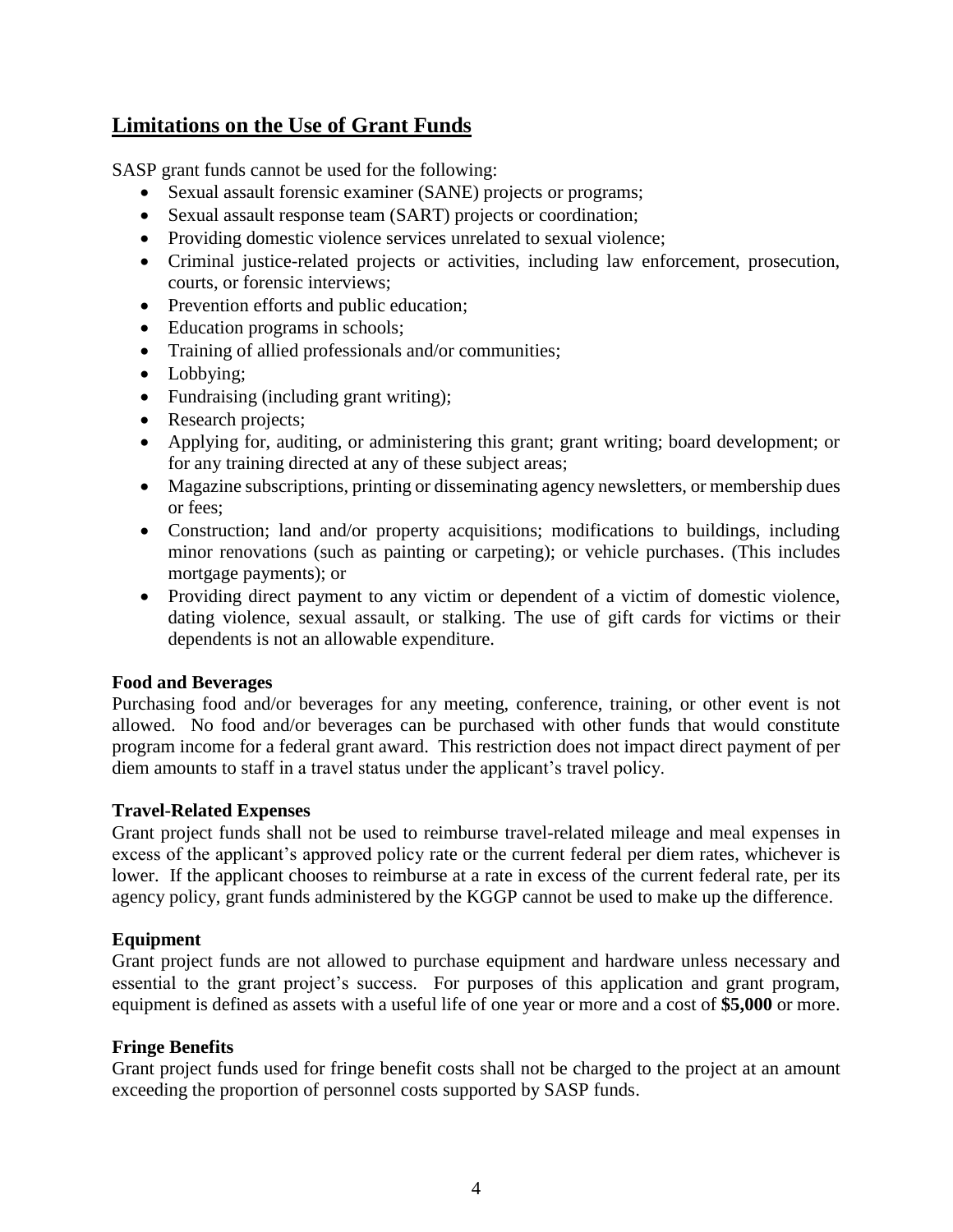#### **Training**

Grant project funds for training or conference attendance outside the State of Kansas are not allowed unless necessary and essential to the grant project's success. The applicant must demonstrate comparable training is not available in Kansas.

#### **Activities that Compromise Victim Safety**

Ensuring victim safety is a guiding principle underlying the SASP grant. Experience shows responses by the authorities may have the effect of minimizing or trivializing the offender's criminal behavior. Consistent with the SASP goals of ensuring victim safety while holding perpetrators accountable for the criminal conduct, the Office on Violence Against Women does not fund activities that jeopardize victim safety, deter or prevent physical or emotional healing for victims, or allow offenders to escape responsibility for their actions. Such activities include:

- Procedures or policies that exclude victims from receiving safe shelter, advocacy services, counseling, and other assistance based on their actual or perceived sex, age, immigration status, race, religion, sexual orientation, gender identity, mental health condition, physical health condition, criminal record, work in the sex industry, income or lack of income, or the age and/or gender of their children;
- Procedures or policies that compromise the confidentiality of information and/or privacy of persons receiving services;
- Procedures or policies that requirement victims to take certain actions in order to receive services (e.g. seek an order of protection, receive counseling, participate in couples counseling or mediation, report to law enforcement, seek civil or criminal remedies, etc.);
- Procedures or policies that fail to include conducting safety planning with victims;
- Project design and budget that fail to account for the access needs of participants with disabilities and participants who have limited English proficiency or who are Deaf or hard of hearing; and
- Materials that are not tailored to the dynamics of sexual assault or the culturally specific population to be served.

Misuse of grant funds may result in a range of penalties, including suspension of current and future funds, suspension or debarment from federal grants, recoupment of monies provided under a grant, and civil and/or criminal penalties.

## **Supplanting**

SASP funds shall be used to supplement, **not** supplant, other federal, state, or local funds that would otherwise be available for victims of sexual assault. The following guidelines should be used in determining the supplanting of funds. Although the examples provided below relate specifically to staffing scenarios, supplanting is not limited to personnel. Supplanting can occur in any budget line item if sufficient documentation cannot support that a SASP grant award has not replaced funds otherwise available for the same program or purpose.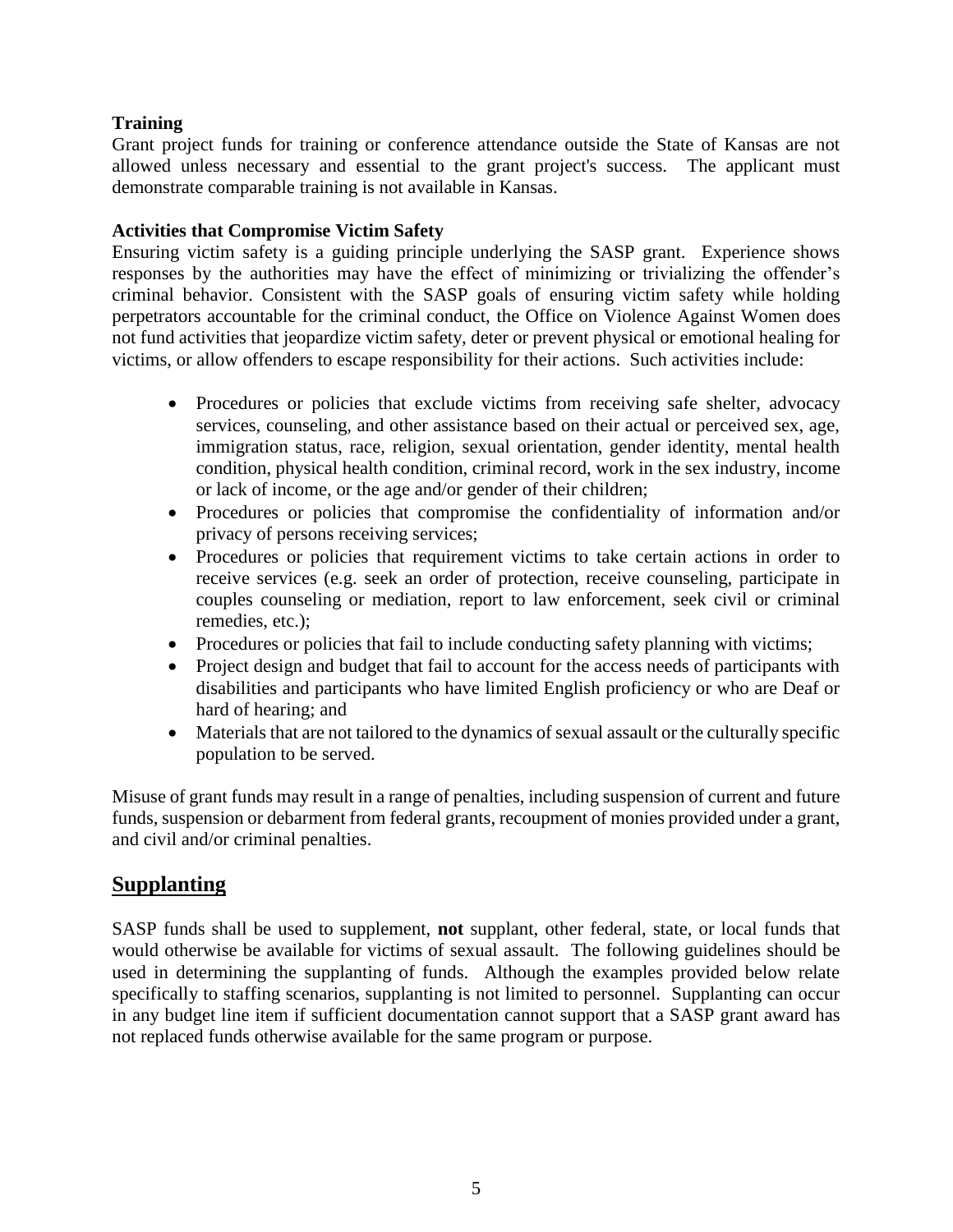#### **Guidance Regarding Supplanting**

- **Defined:** To reduce federal, state, or local funds for an activity specifically because SASP grant funds are available (or expected to be available) to fund that same activity. SASP funds must be used to **supplement** existing federal, state, or local funds for program activities and may **not replace** federal, state, or local funds that have been appropriated or allocated for the same purpose. Additionally, SASP funding may not replace federal, state, or local funding that is required by law. In instances where a question of supplanting arises, the applicant or grantee may be required to substantiate that the reduction in non-SASP resources occurred for reasons other than the receipt or expected receipt of SASP funds.
- Example 1 Organization A appropriated or otherwise secured funds in FY21 for salary and benefits for three crisis counselors. In FY21, Organization A is awarded SASP funds designated for the hiring of two additional crisis counselors. Organization A expended the SASP funds as intended, and now has five crisis counselors.

In this scenario, Organization A has used SASP funds to supplement existing funds for program activities. Thus, supplanting has **not** occurred. If any of the crisis counselors had left the organization during FY21 and Organization A did not follow established recruitment procedures to replace the crisis counselors or utilized SASP funding for those positions for other purposes, supplanting **would** have occurred.

Example 2 Organization B appropriated or otherwise secured funds in FY20 for salary and benefits for three crisis counselors. Due to budget projections for FY21, Organization B expects to lay off two crisis counselors (facts that Organization B is able to substantiate). In FY21, Organization B is awarded SASP funds designated for hiring one additional crisis counselor. At the beginning of FY21, Organization B lays off one crisis counselor and uses SASP funds to continue the salary and benefits for the other crisis counselor.

> In this scenario, Organization B will use SASP funds to pay the salary and benefits for the one crisis counselor who would have been laid off but for the availability of SASP funds. Therefore, supplanting has **not** occurred.

Example 3 Organization C appropriates or otherwise secures funds in FY21 for salary and benefits for three crisis counselors. Organization C plans to use SASP funds to pay the salaries of two additional crisis counselors. Subsequently, however, Organization C opts to use two current experienced employees for this effort, and uses SASP funds to pay their salaries and benefits. In so doing, Organization C determined that the remaining employees could handle the services and did not attempt to backfill the positions.

> In this scenario, by replacing existing funds with SASP funds, supplanting **has** occurred. Although Organization C may use experienced staff to fill the new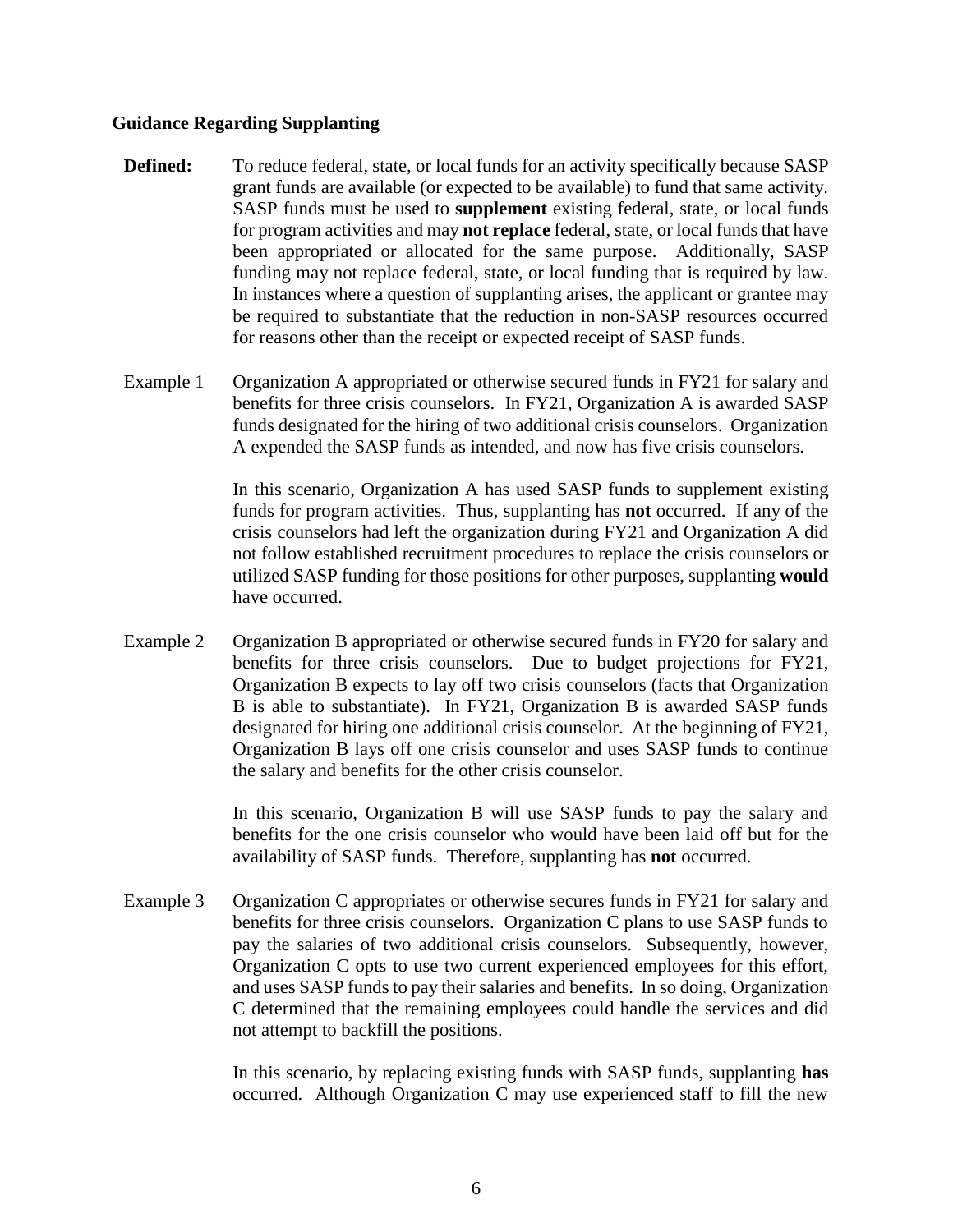SASP-funded crisis counselor positions, use of the SASP funds has not **supplemented** funds for program activities, but has **replaced** those funds through Organization C's decision not to hire replacements for staff designated for SASP-funded activities.

## **Grant Recipient Compliance and Reporting Requirements**

Applicants awarded SASP funds are expected to comply with the SASP grant program requirements set out in the grant assurances, reporting requirements, and any requirements arising as a result of a compliance review. The KGGP will conduct a compliance review of each SASP award. Failure to comply with these requirements may result in suspension or termination of grant funding.

In addition, subgrantees must comply with the provisions of the Federal Office of Management and Budget (OMB) Uniform Guidance for Federal Awards, 2 C.F.R. [Part 200;](http://www.ecfr.gov/cgi-bin/text-idx?SID=2c6d1c9f8de1f9619110b4599d84a234&mc=true&node=pt2.1.200&rgn=div5#_top) and the U.S. Department of Justice (DOJ) [DOJ Grants Financial Guide](http://ojp.gov/financialguide/DOJ/index.htm) effective edition, which includes maintaining appropriate programmatic and financial records that fully disclose the amount and disposition of SASP funds. This includes, but is not limited to:

- Financial documentation for disbursements;
- Daily time and activity records specifying time and type of service devoted to allowable SASP activities;
- Grant project files;
- The portion of the grant project supplied by other sources of revenue;
- Job descriptions;
- Contracts for services:
- Statistical documentation; and
- Other records that facilitate an effective audit, and grant analysis for compliance.

Agencies receiving a SASP grant are required to submit the following reports:

- Copy of the current **Equal Employment Opportunity Plan Certification** verifying such has been submitted to the U.S. Department of Justice, Office of Justice Programs, Office for Civil Rights.
- **Five Most Highly Compensated Officers Certification** must be submitted to open the award.
- Monthly **Financial Status Report** provides fiscal information on expenditures made during the month. Monthly reimbursements are made based on these expenditure reports. These reports are due 20 calendar days after the end of each month.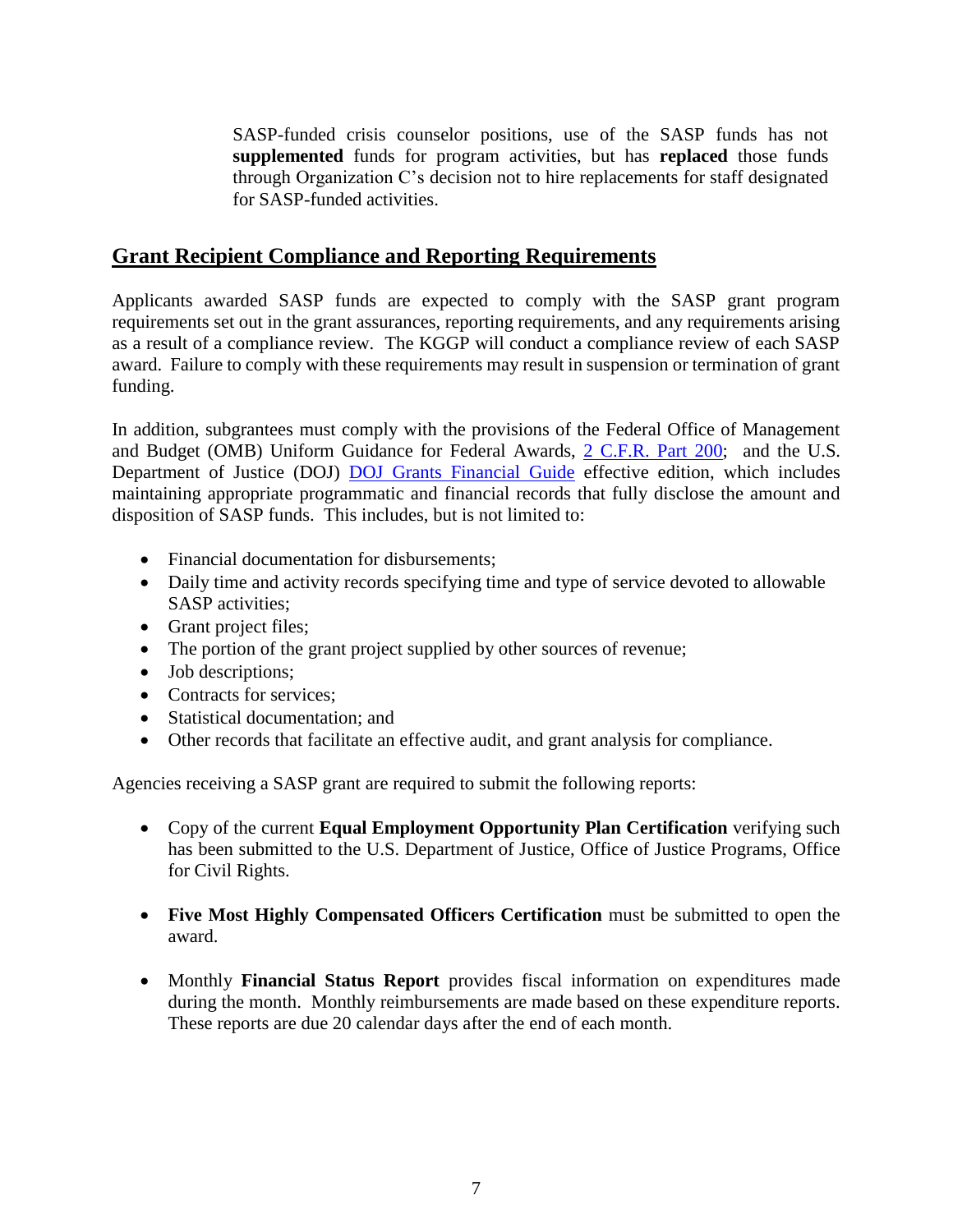- Quarterly **Grant Project Narrative Report** provides a narrative description of the activities and services provided with grant funds. Reports are due 20 calendar days after the end of each calendar quarter.
- The **Projection of Final Expenditures Report** is due October  $20<sup>th</sup>$ .
- The **Annual Progress Report** is due 20 days following the end of the grant project period.

Any other reports that may be required by the federal government or the KGGP.

Agencies submitting late, incorrect, or incomplete reports will not receive payment until the next scheduled payments for grant programs. Repeatedly late reports, failure to submit reports or supporting documentation required by the grant assurances, or failure to respond to compliance review findings in the timeframe provided will result in the suspension of grant funds.

Copies of all financial and statistical supporting documentation must be maintained by the agency for a period of five years following the closeout of the grant award.

## **Review of Applications**

A grant review committee may assist the KGGP in determining grant awards for the Federal SASP grant program. Applicants will be notified via the Grant Portal of the grant award decision. Please do not call regarding the status of an application.

Each grant application will be evaluated using the following criteria:

- Applicant's support of the goals and objectives of the Kansas STOP Violence Against [Women Implementation Plan;](http://www.grants.ks.gov/docs/default-source/Grant-Reports/final-ffy-2017-2020-stop-vawa-implementation-plan.pdf?sfvrsn=2)
- Record of successful implementation of services in the victim services/criminal justice field;
- Quality of any needs assessment in terms of proposed services;
- Demonstration of clear, measurable and appropriate grant project objectives and activities consistent with the purpose areas outlined in the grant application instructions;
- Efficacy of evaluative components, both programmatic and fiscal;
- Relevant budget information;
- Submission of all required documents and a complete application; and
- Applicant agency's ability to fulfill all of the requirements of the SASP grant program.

## **Application Requirements**

Please read the SASP solicitation and requirements before completing the grant application. Submit application documents in 12 pt. Times New Roman, number the pages of the Project Narrative, and title each document filename as indicated below. Do not submit any section of the application in landscape format. Do not submit any items not specified in the instructions.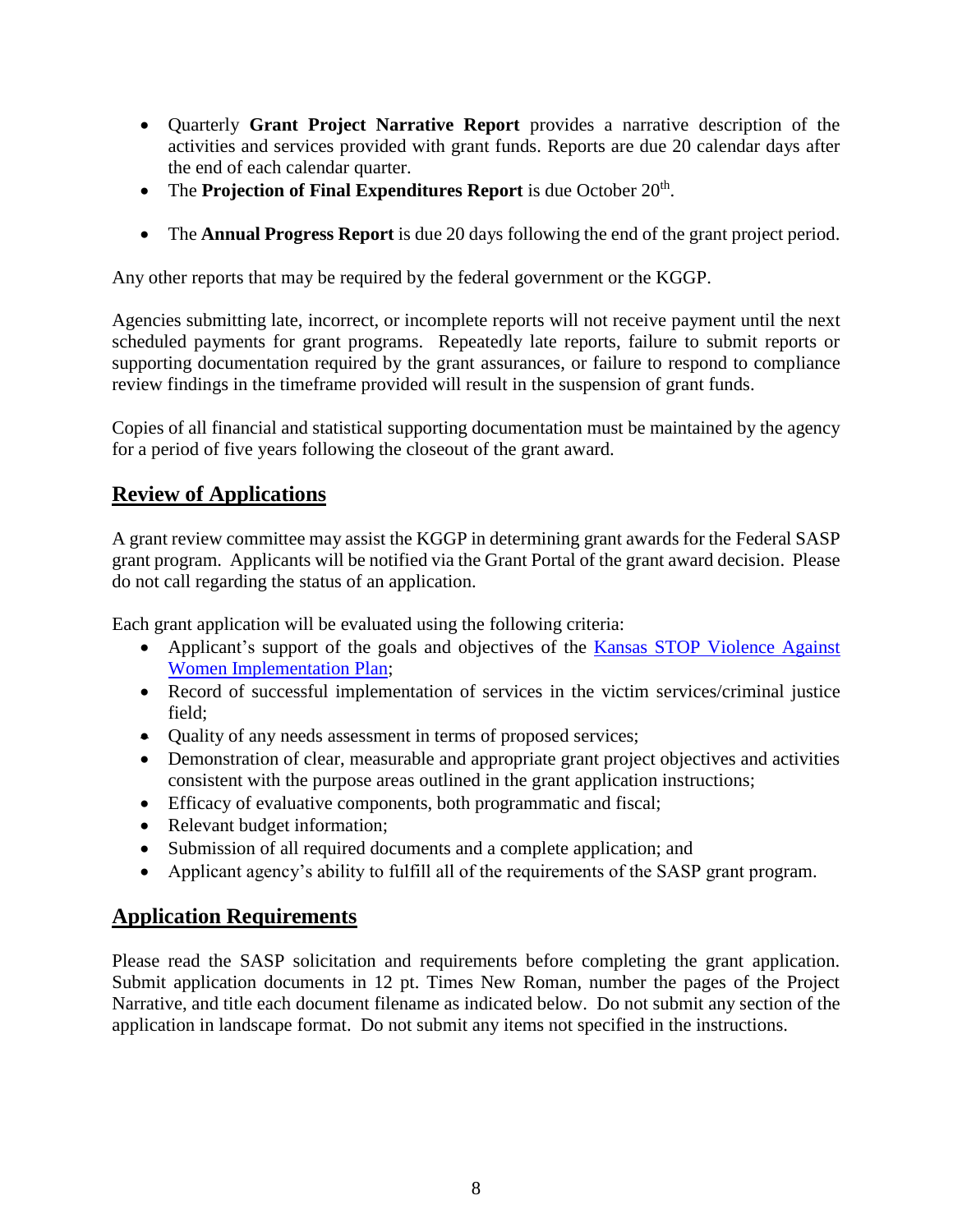The application must include the following items:

- General Information (completed in Grant Portal)
- Project Narrative (separate document to upload not to exceed 10 pages)
- Grant Project Budget (completed in Grant Portal)
- Agency Budgets (separate documents to upload)
- Grant Management Capacity (separate document to upload)
- Proof of  $501(c)(3)$  status (separate document to upload)
- Certificate of Good Standing (separate document to upload)
- KCSDV Accreditation (separate document to upload)

## **General Information (completed in Grant Portal)**

Applicants must complete the General Information page online. Please note the language provided in the "Brief Description of Proposed Grant Project" field may be utilized on public websites and documents to describe the purpose of the grant project.

## **Project Narrative (separate document to upload - not to exceed 10 pages)**

The following items must be included in the Project Narrative. Include each item in the order listed below and clearly label each section. The Project Narrative pages shall be numbered and shall not exceed 10 pages in length.

#### **Problem Statement and Needs Assessment**

The submission of an application presumes there is a definable problem that will be addressed by the requested grant funds. Provide a detailed explanation of the problem that will be addressed, either in whole or in part, with the requested grant funds. Provide data supporting the problem to be addressed in the grant application and site the source of the data provided. Describe how the grant funds will address the problem. Describe any needs assessment used to develop the problem statement, such as an evaluation of agency service activity or other assessment. If the applicant is comparing local data to state or national data, include information establishing the need locally or describing why the local community is limited in resources to address the problem.

#### **Justification of Need for Grant Funds/Increase Request**

Applicants must explain why SASP funds are needed to support the grant project. This justification must tie the financial need to the described problem statement and needs assessment. If the applicant received a 2020 SASP award, explain why grant funds are needed to support the continuation of the project and why other funds are not available to sustain the project. In addition, if the applicant is requesting a new budget line item or funding increase to line items from the previous grant award, explain the need for additional funds and what additional activities and/or services will be provided. Describe how the increase or addition of the new line item(s) is not supplanting other funds, per the definition in Supplanting section of application. If the expenses are existing agency costs or activities, the non-supplanting explanation must include a description of how they were previously supported and why that support cannot continue to be utilized. The applicant must ensure any request for additional funds outlined in the Project Narrative corresponds to the grant project budget submitted. The applicant should state whether other funds have been sought to support the program and describe the outcome of those efforts.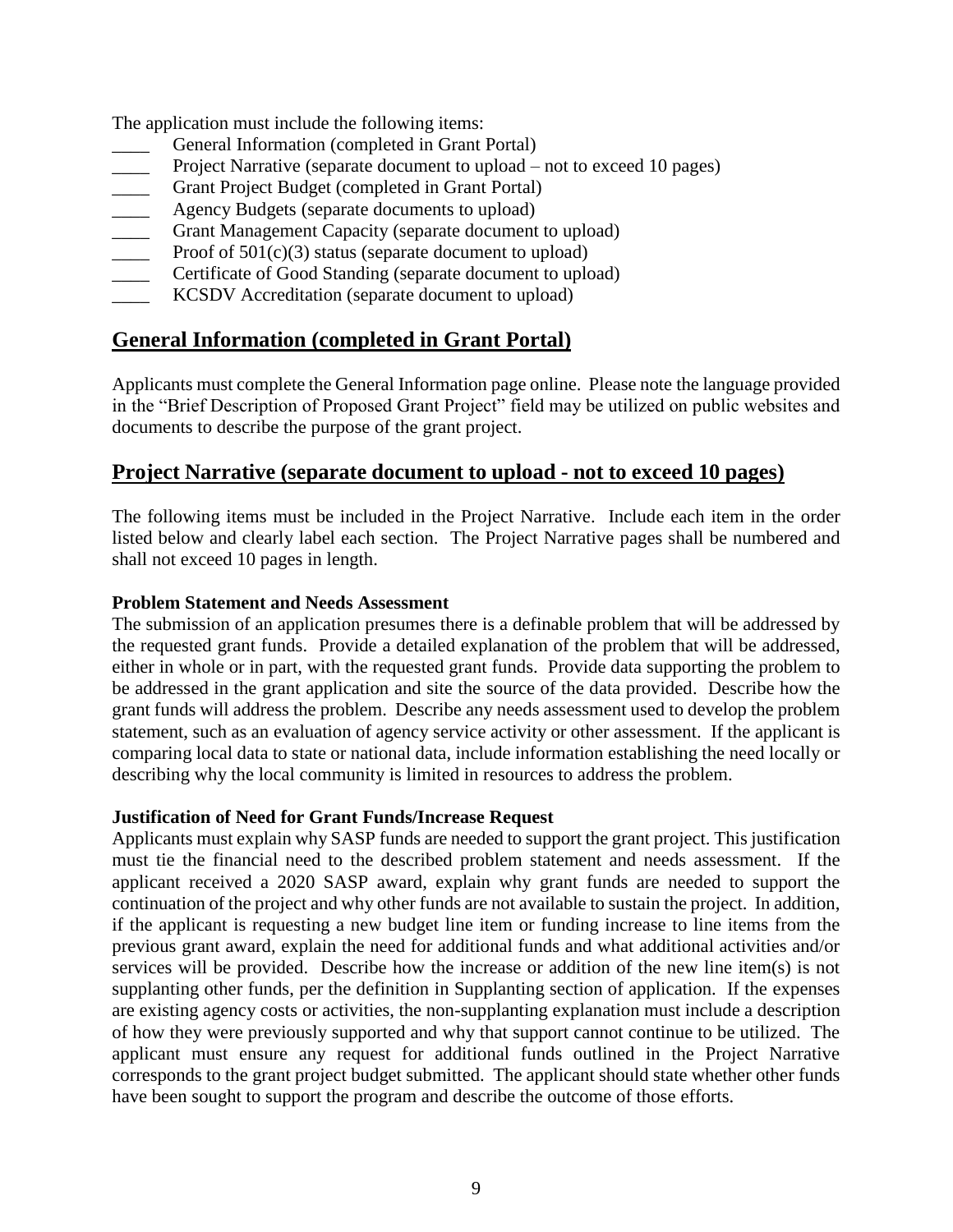#### **Grant Project Goal(s) and Objectives**

State the goal(s) of the proposed grant project. This should not be the goals of the agency but should be specific to the proposed SASP-supported project. The goals for the grant project should be consistent with the mission and overall goals of the agency, as well as the results of the needs assessment.

List the objectives to be accomplished to achieve each goal listed. Objectives should be specific, measurable, realistic, and consistent with the goals of the grant project and cover a single event or outcome. Include the activities for each objective and explain how each objective will be measured. Specifically identify any evidence-based programs and/or practices being incorporated into the proposed objectives and activities.

#### **Example (follow the format below):**

| Objective                                                                                                                   | <b>Activities / Time Frame</b>                                                                                                        | <b>Person Responsible</b>                                                    |
|-----------------------------------------------------------------------------------------------------------------------------|---------------------------------------------------------------------------------------------------------------------------------------|------------------------------------------------------------------------------|
| 1. Hire additional Sexual<br>Assault Victim Advocate.                                                                       | 1a. Post position<br>By January 15, 2021<br>1b. Interview and hire for the position.<br>By February 15, 2021                          | 1. Executive Director<br>and current Sexual<br>Victim<br>Assault<br>Advocate |
| 2. At least 100 victims of<br>sexual assault will receive an<br>initial face to face meeting as<br>requested by the victim. | 2. Victims will be contacted by an<br>advocate to assess their safety and<br>service needs.<br>January 1, 2021 to December 31, 2021   | 2. Sexual<br>Assault<br>Victim Advocate I<br>and II                          |
| The number of sexual<br>3.<br>assault victims served will<br>increase by at least 25% from<br>the prior year.               | 3. Following the initial face to face<br>meeting, victims will receive requested<br>services.<br>January 1, 2021 to December 31, 2021 | 3. Sexual<br>Assault<br>Victim Advocate I<br>and II                          |

**Goal I:** Increase availability of direct services for victims of sexual assault in Shawnee County.

#### **Grant Project Performance Measures and Results**

Applicants receiving SASP grant funds will be required to demonstrate how the grant project was implemented and if the project achieved the results expected based on the data collected and evaluated. Please describe the following information:

- Process used for monitoring the implementation, progress, and outcomes of the grant project;
- What data will be collected;
- How the data collected will be used to ensure the success of the grant project;
- Criteria used to evaluate the activities and/or services provided through the proposed grant project;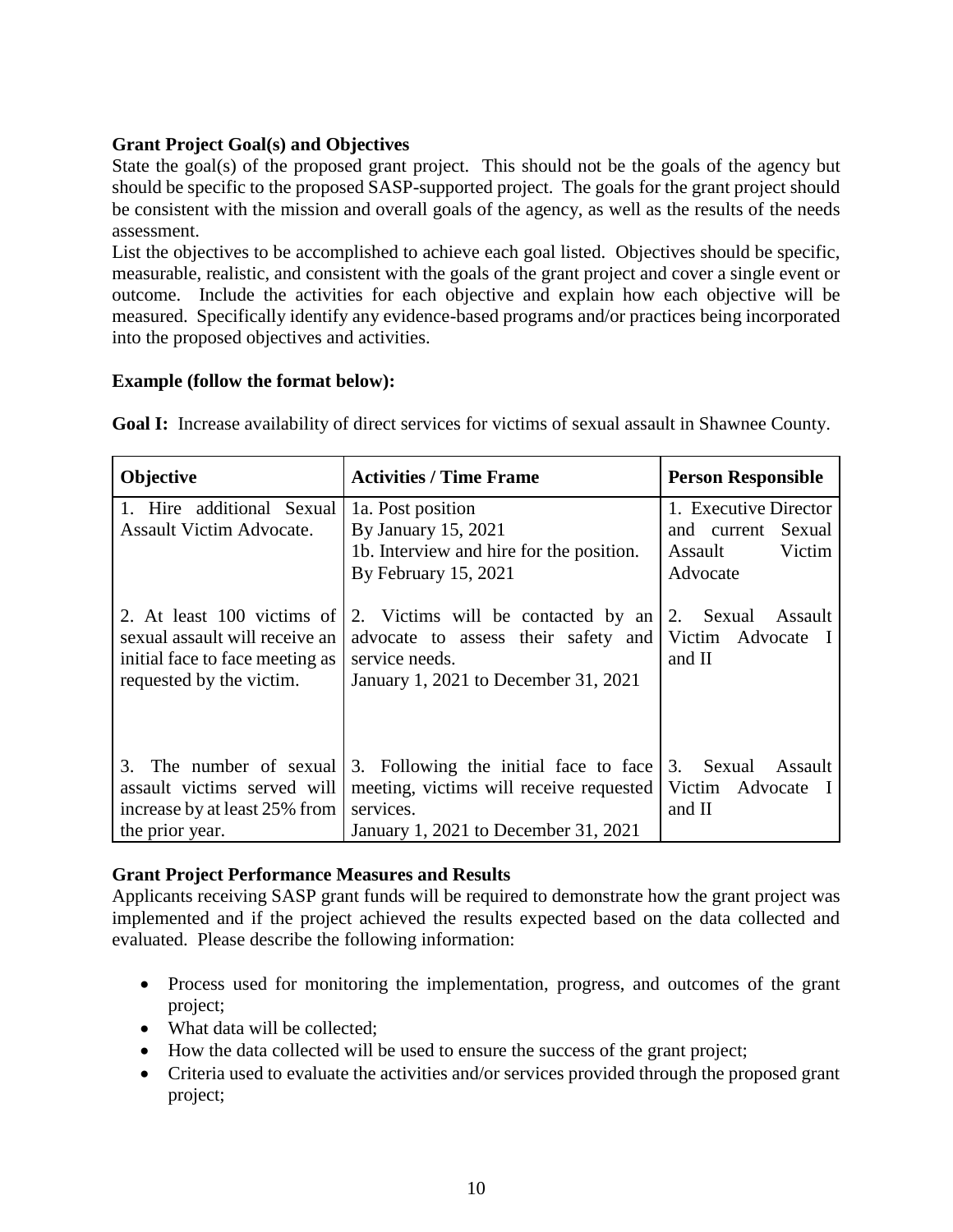- How the proposed objectives are measured and how it will determine whether the proposed grant project is effectively and efficiently reaching the proposed goals and objectives; and
- What the grant project will achieve.

#### **Grant Project Staff**

Provide a list of each staff member to be funded with the grant along with staff who will be responsible for monitoring and evaluating the grant project. Include the name, title, and a brief job description for each staff listed. In addition, describe how this staffing pattern will help meet the goals of the grant project.

#### **Coordinated Community Response Information**

Grant funds are maximized when community agencies work together at all levels. Funding priority shall be given to agencies demonstrating and maintaining collaboration. Applicants must provide the following information:

- How and with what entities the applicant collaborates with or proposes to collaborate with to carry out the grant project and coordinate resources for victims of sexual assault.
- Point of contact for each agency the applicant will collaborate with in providing services or making referrals during the grant period.
- How the applicant will cooperate with law enforcement, prosecuting attorneys' offices, courts, and other governmental or nonprofit agencies.
- Any new collaborative efforts the applicant will undertake during the grant period and the impact the collaboration will have on the grant project.
- How collaboration with units of government and/or with organizations will maximize grant funds.
- How SASP funds will fulfill a gap in service and avoid duplication of services or resources in the applicant agency, related agency, or community.

#### **Underserved Populations**

Define the underserved population identified in the applicant's service area, including those that may be underserved because of ethnic, racial or cultural background, language diversity, persons with disabilities, or geographic isolation. Use local data to support the populations identified as underserved. Provide the applicant's plan, including a description of the specific steps taken by the applicant, to provide outreach and services to the underserved populations.

#### **Sustainability**

Provide a detailed description explaining what efforts made, or to be made, to ensure the longterm fiscal and programmatic sustainability of the project and program. The applicant must detail how the project will be funded in future years if SASP funding declines or is not available.

#### **Dissemination of Crime Victims' Rights Information**

Describe the applicant's written procedures for assisting victims of crime in seeking available crime victims' compensation benefits and informing crime victims of their rights as provided by law. The procedures must detail how victims will be informed of their statutory rights as provided in K.S.A. 74-7333 and amendments thereto.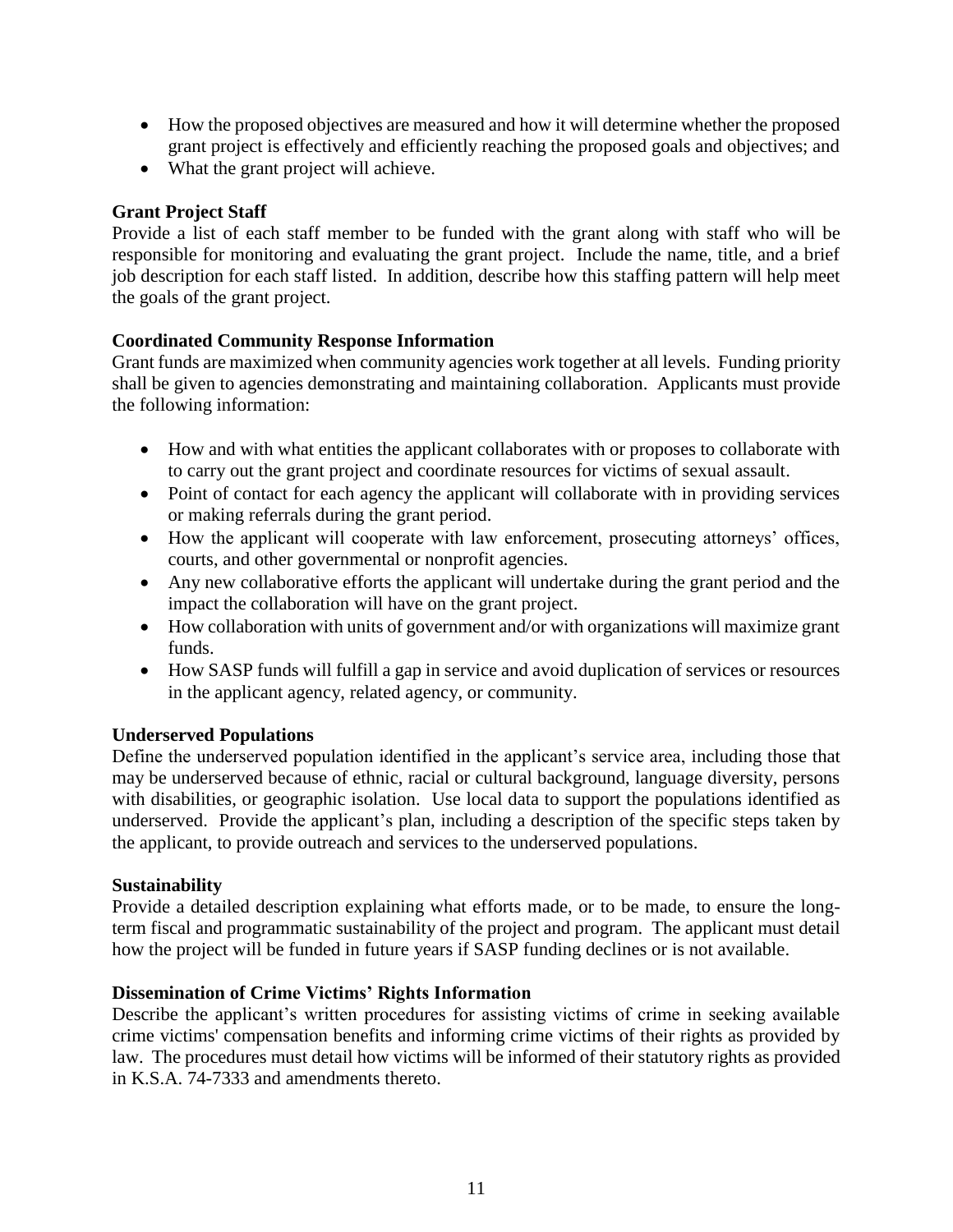#### **Civil Rights Contact Information**

Applicants must include the name, address, and telephone number of the civil rights contact person who is responsible for ensuring all applicable civil rights requirements are met and who will act as liaison in civil rights matters.

#### **Current Board President Contact Information**

If the applicant is a nonprofit agency, it must include the name, contact information, and the term of service for the current Board President.

#### **System for Award Management (SAM) Registration and Universal Identifier**

Applicants must establish and maintain an active registration status in the **SAM**. The applicant must provide 1) the agency's unique entity identifier as required for SAM registration, and 2) the current SAM expiration date.

#### **Current Audit Report**

All applicants **must** provide information in this section of the Project Narrative on when the organization's most recent financial audit was completed, who performed the audit, what period it covered, whether the applicant met the threshold for a Single Audit, and where the audit is filed.

If the KGGP has **not** received a copy of the organization's most recent audit report, including the Single Audit report if applicable, and IRS Form 990, those items must be forwarded by U.S. mail to: Kansas Governor's Grants Program, Landon State Office Building, 900 SW Jackson, Room 304 North, Topeka, KS 66612-1220. Include with the audit the Auditor's Letter to Management if applicable. If there are any findings and/or recommendations in the audit report or in the Letter to Management, explain how the findings and/or recommendations were, or will be, addressed by the applicant.

## **Grant Project Budget (completed in Grant Portal)**

The applicant must submit a reasonable and cost-effective grant project budget. All grant projectspecific budget information is completed online within the provided data fields of the Grant Portal. No *grant project* budgetary documents are uploaded as part of the application.

Requested line items must be clearly linked to the proposed activities to be conducted in achieving the goals and objectives of the grant project. The budget must adhere to allowable costs and activities as outlined in the SASP solicitation; Federal OMB Uniform Guidance for Federal Awards, 2 C.F.R. [Part 200;](http://www.ecfr.gov/cgi-bin/text-idx?SID=2c6d1c9f8de1f9619110b4599d84a234&mc=true&node=pt2.1.200&rgn=div5#_top) and the [DOJ Grants Financial Guide](http://ojp.gov/financialguide/DOJ/index.htm) effective edition.

A detailed calculation and brief narrative explanation must be provided in the Description field of each line item. Calculations shall clearly demonstrate how the requested amounts were derived. Personnel must be listed by the agency-assigned title for the position. Positions should be classified as "New" *only if* the requested position would be a new position for the agency. Personnel and associated fringe benefit costs must be demonstrated in terms of full compensation and the percentage of time to be devoted to the SASP grant project for each position requested. Fringe benefit costs shall not be allocated to a position at a rate exceeding the portion of personnel costs requested in the SASP Personnel category. Training events and other travel costs must be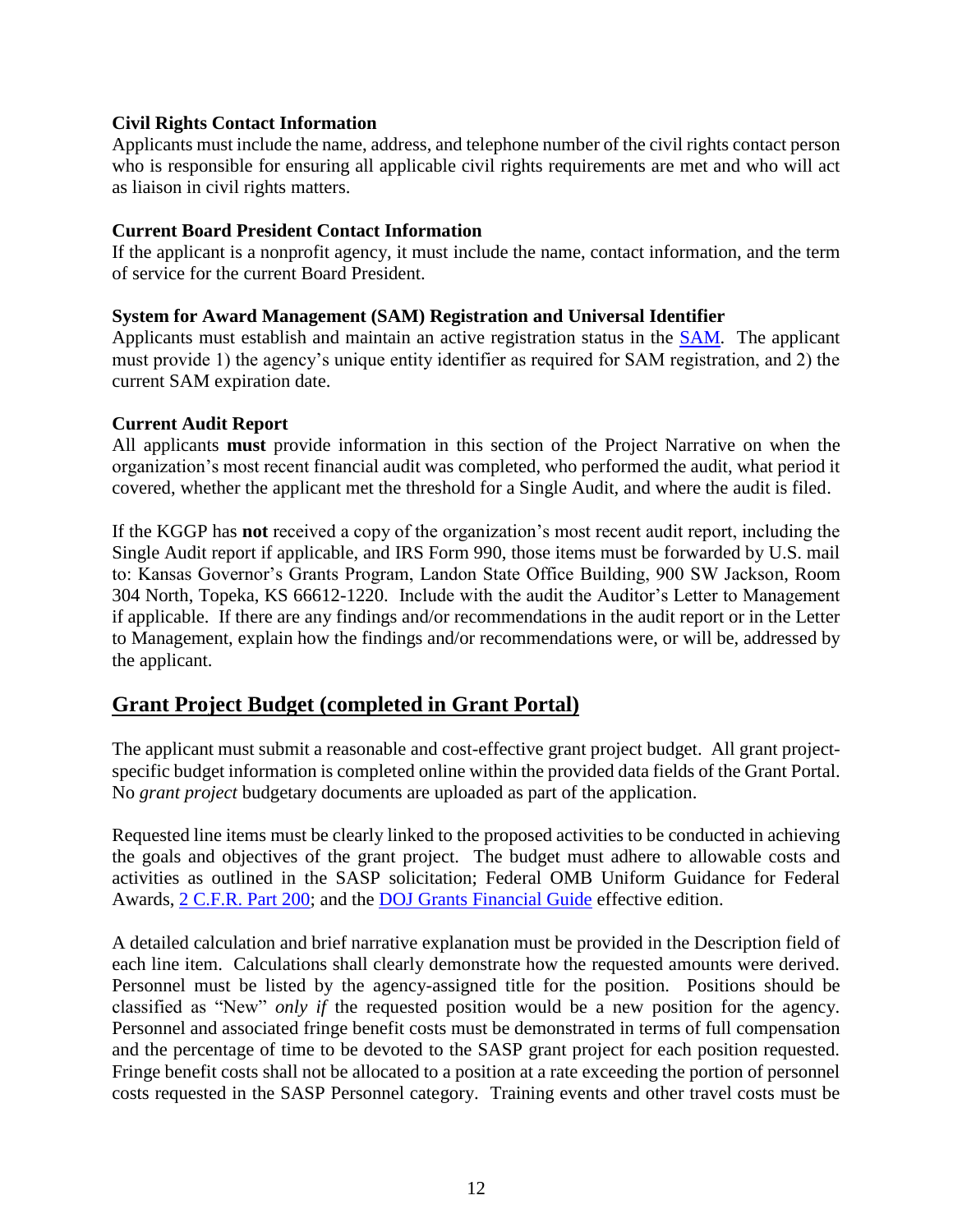specifically identified to the extent possible. Following are examples of descriptions that might be used for line item requests. Visit [Writing a Grant Project Budget](https://grants.ks.gov/docs/default-source/how-to-guides/writing-a-grant-project-budget-guide.pdf?sfvrsn=2d1f541a_4) for more guidance.

| Line Item                    | Amount   | Description                                                                                                                                                                                                                           |
|------------------------------|----------|---------------------------------------------------------------------------------------------------------------------------------------------------------------------------------------------------------------------------------------|
| Advocate                     | \$31,980 | Full-time, 40 hrs/wk; employees scheduled to receive a 5%<br>raise on July 1 <sup>st</sup> : (\$15.00/hr x 1,040 hrs) + (\$15.75 x 1,040<br>hrs)                                                                                      |
| Advocate                     | \$23,985 | Full-time, salaried, 75% of time on project; employees<br>scheduled to receive a 5% raise on July $1^{st}$ : (\$31,200 x .5)<br>year) + $(\$32,760 \times .5 \text{ year}) \times .75 \text{ of time}$                                |
| Conferences/ \$<br>Workshops | 910      | Crime Victims' Rights Conference, April 2021, Wichita:<br>(\$135 registration x 2 staff) + (200 miles x \$.50/mile x 1<br>vehicle) + $(\$90/night \times 2$ nights x 2 staff) + $(\$30/day \text{ meals})$<br>$x$ 3 days $x$ 2 staff) |

#### **Current and Next Fiscal Year Agency Budgets (separate document to upload)**

Upload the applicant's current and next fiscal year budgets, including balanced **income and expenses**. Include the fiscal period utilized by the agency. List all staff positions separately with their respective salaries/wages. If the applicant is under the umbrella of a larger entity, submit the budget developed for the applying program. Agency income must list **all** sources of financial support (i.e. foundations, government agencies, fund-raising events, individual contributions). For each income source, state the amount and its status (received, requested, committed, or projected). If the income is requested or projected, state the date the program expects to be notified of the funding decision or the date the program anticipates collecting the income. Include the appropriate pro-rated portion of this grant application request as budgeted income with a "requested" status. Also, be sure all line items requested in this application can be found in the agency's budget for expenses.

Example of budget income only:

| Current Fiscal Year July 1, 2020-June 30, 2021 |               |               |             |
|------------------------------------------------|---------------|---------------|-------------|
| <b>SOURCE</b>                                  | <b>AMOUNT</b> | <b>STATUS</b> | <b>DATE</b> |
| City of $x'$                                   | \$50,000      | Projected     | 1/21        |
| United Way                                     | 5,000         | Received      | 9/20        |
| Walk-A-Thon                                    | 500           | Collected     | 8/20        |
| SASP '20-GOV                                   | 28,140        | Received      | 12/19       |
| SASP '21-GOV                                   | 27,300        | Requested     | 11/20       |
| <b>Total Agency Income</b>                     | \$110,940     |               |             |
|                                                |               |               |             |

**\*Note:** -Budget expenses are also required. -Repeat for Next Fiscal Year.